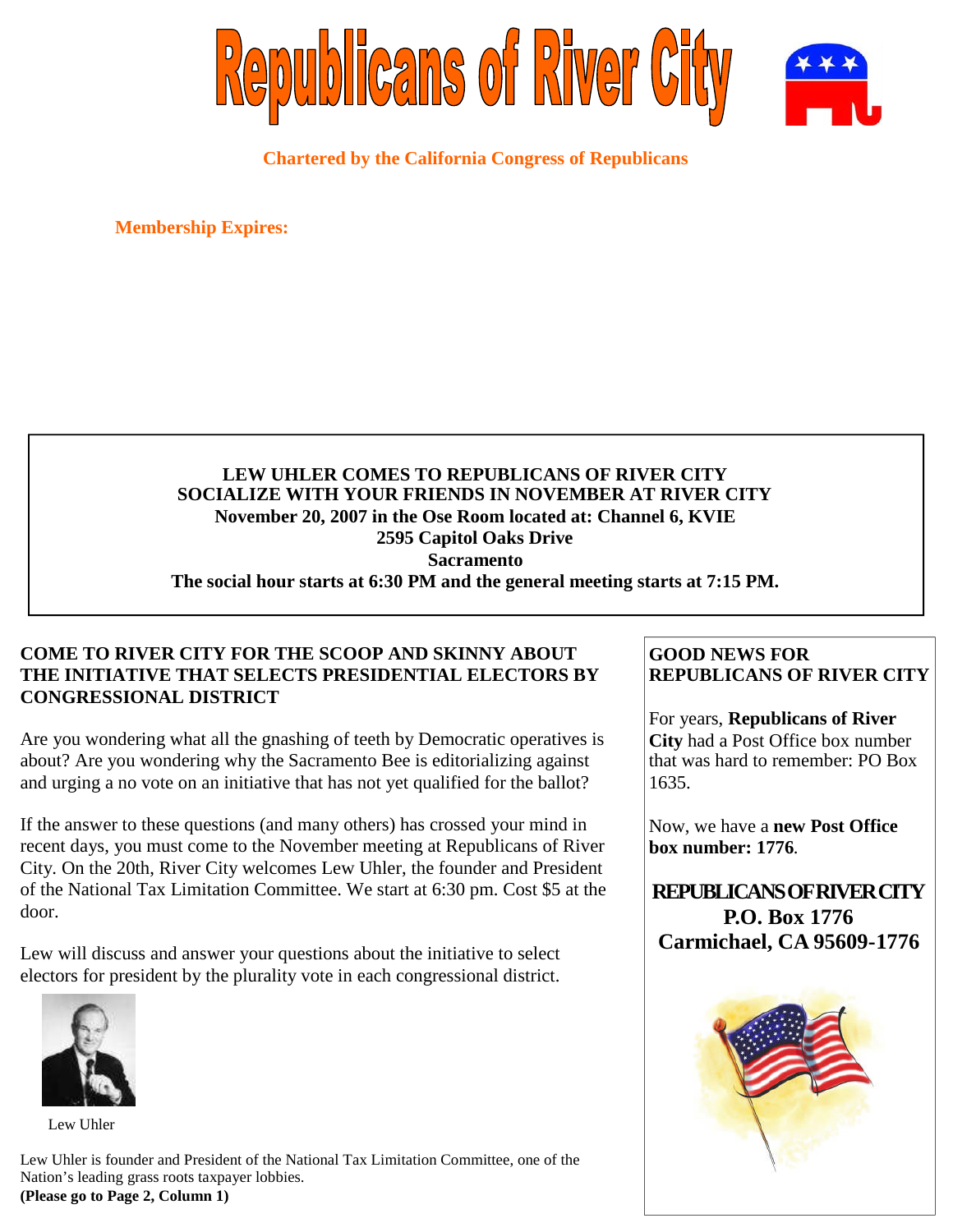#### **(Continued from Page 1, Column 1)**

Mr. Uhler will speak to us about Electoral College Reform. A California initiative has been prepared for the June 2008 ballot that would change the allocation of electoral votes in California from winner-take-all to one based on the vote in each congressional district.

Not since the Reagan era has California provided electoral votes to a Republican presidential candidate. That can change in 2008, but not without the help of those who abhor the thought of another Clinton presidency.

With offices in the Sacramento Area (Roseville) and Washington, DC, NTLC works with the White House, members of Congress, legislators in states across the Nation and grassroots organizations to limit state and federal spending through legal restrictions and constitutional change. Uhler has been at the forefront of the national movements for a Tax Limitation/Balanced Budget Amendment to the United States Constitution and for term limits.

In 1968, then-Governor Ronald Reagan selected Uhler to serve on the California Law Revision Commission. In 1970, Reagan designated Uhler as the Governor's State Director of the Office of Economic Opportunity. Subsequently, Uhler served in Reagan's cabinet as Assistant Secretary of the Health & Welfare Agency. In 1972, Governor Reagan asked Uhler to organize and serve as Chairman of the Governor's Tax Reduction Task Force. With the assistance of a nationwide panel of advisors (including Nobel Laureates Milton Friedman and James Buchanan), the task force developed California's landmark Revenue Control and Limitation Act, which became a model for tax-expenditure limitation measures in many states.

In 1990, Uhler was co-author of Proposition 140, California's pioneering state term limit initiative. Under Uhler's leadership, NTLC has forged coalitions, including "Americans for Responsible Privatization," the "Council for Retirement Security" and more recently the "Tax Cut Working Group" in Washington, which Uhler chairs with Jim Martin (60 Plus Association) and Dan Mitchell (Heritage Foundation). In 1996, Uhler participated in a symposium at the Vatican on "The Family and the Economy in the Future of Society" to explore private alternatives to welfare states worldwide.

opinion pieces on taxes and spending. He is the author of the book, Setting Limits: Constitutional Control of Government, with foreword by Milton Friedman. Uhler speaks internationally on fiscal issues and has appeared on numerous national, regional and local television and radio programs and has been widely quoted in the print media.

Concurrently with his fiscal policy work, Uhler has been active in land development in northern California, as a general partner in a 200+ lot custom home subdivision and other residential and commercial properties, as well as a partner in a production home subdivision of over 400 homes.

Uhler is a native Californian, a graduate of Yale University and the Boalt Hall School of Law at the University of California at Berkeley. He is a member of the California Bar and serves as Counsel with the Newport Beach law firm of Davis, Punelli & Keathley. He and his wife, Cynthia, have four grown sons and reside in the Sacramento area.



# **A GREAT IDEA**

When you are making out your Christmas card list this year, please include a card for the following:

**Walter Reed Army Medical Center 6900 Georgia Avenue, NW Washington, D.C. 20307-5001**

**Fleet and Family Support Center Bethesda Naval Hospital 8901 Wisconsin Avenue Bethesda, MD 20889**



# **Page 2 HAVE A LAUGH: THE RUGGED** opinion pieces on taxes and spending. He is **HAVE A LAUGH: THE RUGGED MOUNTAINS OF ALASKA**

The Pope took a couple of days off to visit the Rugged Mountains of Alaska for some sight seeing. He was cruising along a campground in the Pope Mobile when there was a frantic commotion just at the edge of the woods.

A helpless Democrat, wearing sandals, shorts, a "Save the Whales" hat, and a "To Hell with Bush" Tshirt, was screaming while struggling frantically and thrashing around trying to free himself from the grasp of a 10-foot grizzly.

As the Pope watched in horror, a group of Republican loggers came racing up. One quickly fired a 44 magnum into the bear's chest. The other two reached up and pulled the bleeding, semi conscious Democrat from the bear's grasp Then using long clubs, the three loggers finished off the bear and two of them threw it onto the bed of their truck while the other tenderly placed the injured Democrat in the back seat.

As they prepared to leave, the Pope summoned them to come over. "I give you my blessing for your brave actions!" he told them. "I heard there was a bitter hatred between Republican loggers and Democratic Environmental activists but now I've seen with my own eyes that this is not true."

As the Pope drove off, one of the loggers asked his buddies "Who was that guy?" "It was the Pope," another replied. "He's in direct contact with Heaven and has access to all wisdom."

"Well," the logger said, "he may have access to all wisdom but he sure doesn't know anything about Grizzly bear hunting! By the way, is the bait holding up, or do we need to go back to Massachusetts and get another one?"

Uhler has written numerous articles and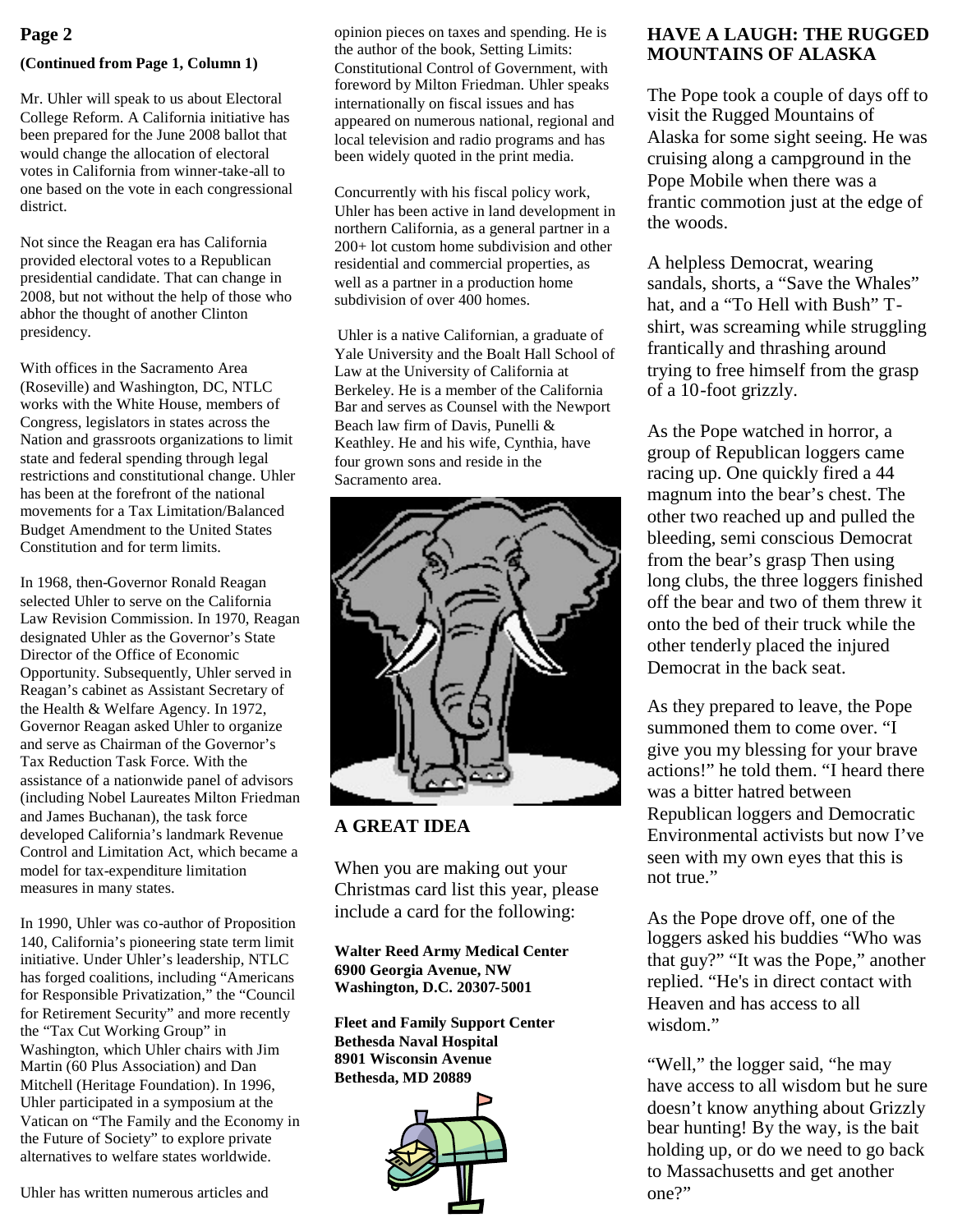# **RIVER CITY CHRISTMAS PARTY ANNOUNCEMENT**

This year, Republicans of River City elected to join with the Sacramento County Republican Central Committee for our annual Christmas Party. We hope all members of Republicans of River City can attend this event and celebrate with our friends and neighbors.

| <b>The Sacramento County Republican Party</b>                                                                                                                                                                                              |
|--------------------------------------------------------------------------------------------------------------------------------------------------------------------------------------------------------------------------------------------|
| Cordially Invites You To Join Us For Our                                                                                                                                                                                                   |
| <b>Annual Holiday Party</b>                                                                                                                                                                                                                |
|                                                                                                                                                                                                                                            |
| Thursday, December 13, 2007<br>6:00 p.m.: No Host Cocktails – 7:00 p.m.: Dinner                                                                                                                                                            |
|                                                                                                                                                                                                                                            |
| The Lions Gate at McClellan Park                                                                                                                                                                                                           |
| 3410 Westover Street, McClellan, CA 95652                                                                                                                                                                                                  |
|                                                                                                                                                                                                                                            |
| <b>Special Guest:</b>                                                                                                                                                                                                                      |
| <b>Tom Del Beccaro</b>                                                                                                                                                                                                                     |
| Vice Chairman, California Republican Party                                                                                                                                                                                                 |
| And, we will collect toys for the "Toys for the Troops' Kids" project.                                                                                                                                                                     |
| \$50.00 per person/\$90.00 per couple RSVP By: December 7, 2007 to: (916) 925-1850*                                                                                                                                                        |
| Complete and mail to: Sacramento County Republican Party, 1325 Howe Ave., #105, Sacramento, CA 95825                                                                                                                                       |
| Please make ______ reservations for the Annual Holiday Party. Choice of:<br>[<br>[Sirloin Steak Medallions with Blackberry Demi Glace                                                                                                      |
| ] Napa Valley Chicken brushed with Orange, Lemon & Napa Wine with Capers                                                                                                                                                                   |
| Enclosed is my check (or bill my credit card for)                                                                                                                                                                                          |
|                                                                                                                                                                                                                                            |
|                                                                                                                                                                                                                                            |
| Examples the checks payable to: Sacramento County Republican Party. State and Federal law requires the following<br>Framely information.<br>Framely Manne<br>Framely Marcos Company (Companion City/Zip<br>City/Zip<br>City/Zip<br>City/Zi |
|                                                                                                                                                                                                                                            |
|                                                                                                                                                                                                                                            |
|                                                                                                                                                                                                                                            |
|                                                                                                                                                                                                                                            |
|                                                                                                                                                                                                                                            |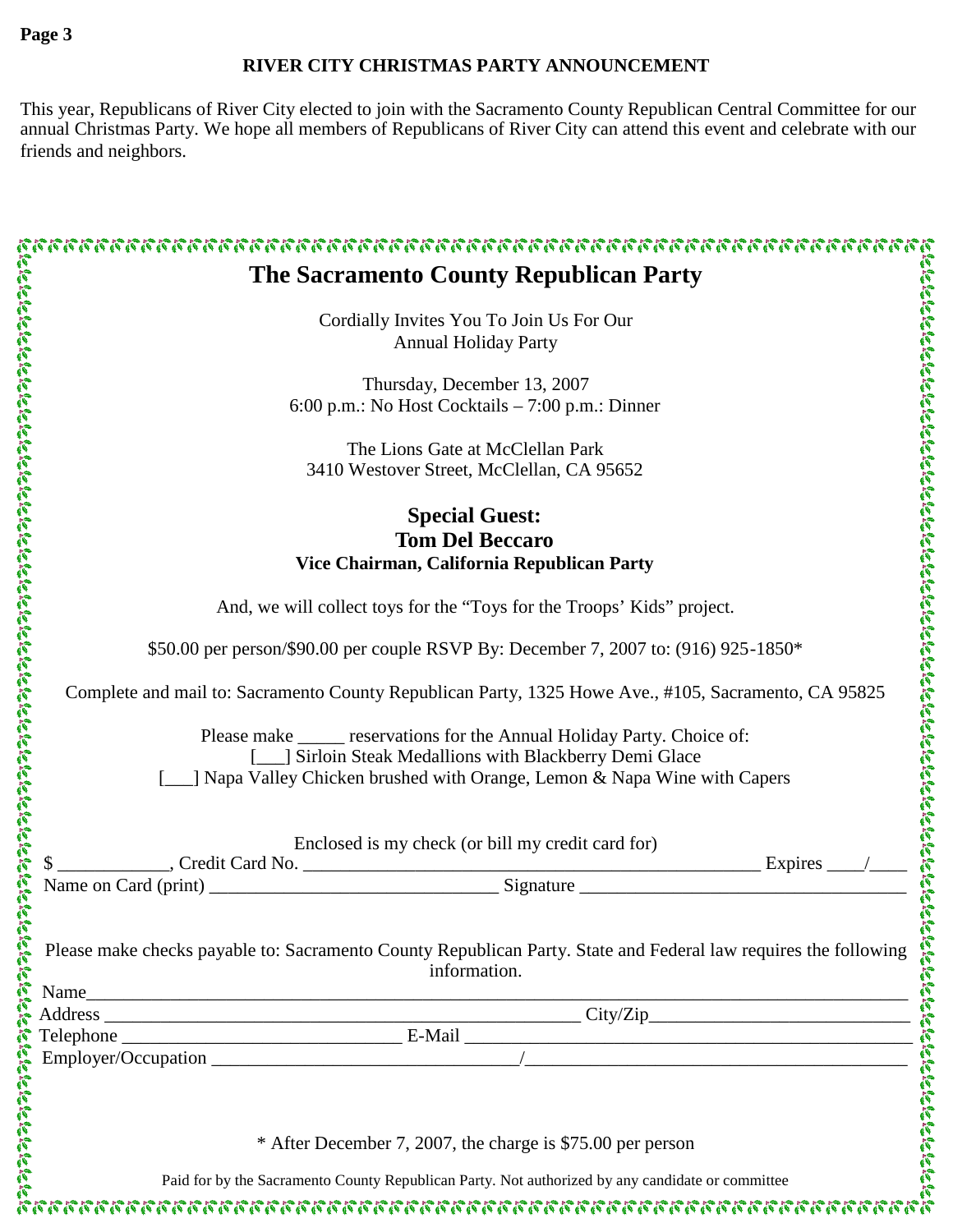# **A MESSAGE FROM THE AMERICAN MEDICAL ASSOCIATION**

Congress made a solemn promise to America's seniors to supply more affordable medical care, but now they're limiting seniors' access to doctors, making it harder for them to get the care they need. Tell Congress to protect seniors' access to doctors.

With over 3.2 million baby boomers becoming eligible for Medicare in three short years, and a government– predicted shortage of 85,000 doctors by 2020, doctor payment cuts will create an access-to-care crisis for America's seniors.

If Congress doesn't act soon, Medicare doctor payment cuts will hurt America's patients. Doctors will be forced to defer the purchase of new medical equipment and information technology; seniors will have a harder time finding medical and surgical specialists and will have to travel greater distances to see a doctor; and more Medicare patients will be forced to go to expensive emergency rooms for routine care that could have been treated in a doctor's office.

It's time for Congress to start living up to its promises. Tell your Senators to make good on their promise to America's seniors.

Tell them to stop doctor payment cuts.

### **THE GOVERNOR'S CORNER**

**GOVERNOR**



**SCHWARZENEGGER PROMOTES ALTERNATIVE FUEL VEHICLES AT THE ANNUAL L.A. AUTO SHOW**

Schwarzenegger

Today at the annual L.A. Auto Show, Governor Schwarzenegger highlighted the important role the newest alternate fuel and hybrid vehicles play in reducing greenhouse gas emissions in California and throughout the world. The Governor also highlighted the need for more fuel alternatives and greater fuel efficiency to help drive down high gasoline prices.

"It is fantastic to see that the world's automakers are developing the technology to help us meet our goals in California. These cars come in every size and shape and they prove that we can give consumers the choices they want and still protect the environment," said Governor Schwarzenegger. "This is exactly the kind of innovation we need. Working together, we will ensure that California remains a leader in clean and alternative fuel vehicles and we will ensure a healthy and prosperous future for our nation.

"Imagine what we can accomplish if we improve efficiency and put more alternatives on the road, whether it is biofuels, electric cars, hydrogen or hybrids. This will also help our

#### **Republicans of River City Board of Directors:**

Carl Burton, President Marian Higdon, Director 1st Vice President Fred Hildebrand, Director Betty Axup, 2nd Vice President Mary Pearson, Director William Chan, Membership Secretary Al Rogel, Director Robert Evans, Treasurer Carey Stirling, Director Paul Green, Past President Barbara Sullivan, Director George Bradshaw, Director Florin Ciuriuc, Associate Director Richard Eigenheer, Director Marko Mlikotin, Associate Director Ed Gorre, Director

families with fuel prices because it's all about supply and demand. By providing more alternatives, we can drive down oil prices from the \$100 a barrel everyone is expecting."

The L.A. Auto Show is an international auto show showcasing 1,000 of the newest vehicles from 47 of the world's automobile manufacturers. The L.A. Auto Show has become the main stage for unveiling alternative fuel vehicles as manufacturers look to California, which drives the market for hybrids and other fuel efficient vehicles, to establish trends for environmentallyfriendly cars and trucks. This is the second year in a row the Governor **(Please go to Page 6, Column 1)**



Volume 2007, Issue 11 P. O. Box 1776 Carmichael, CA 95609-1776

Editor: Robert Evans Telephone 359-5741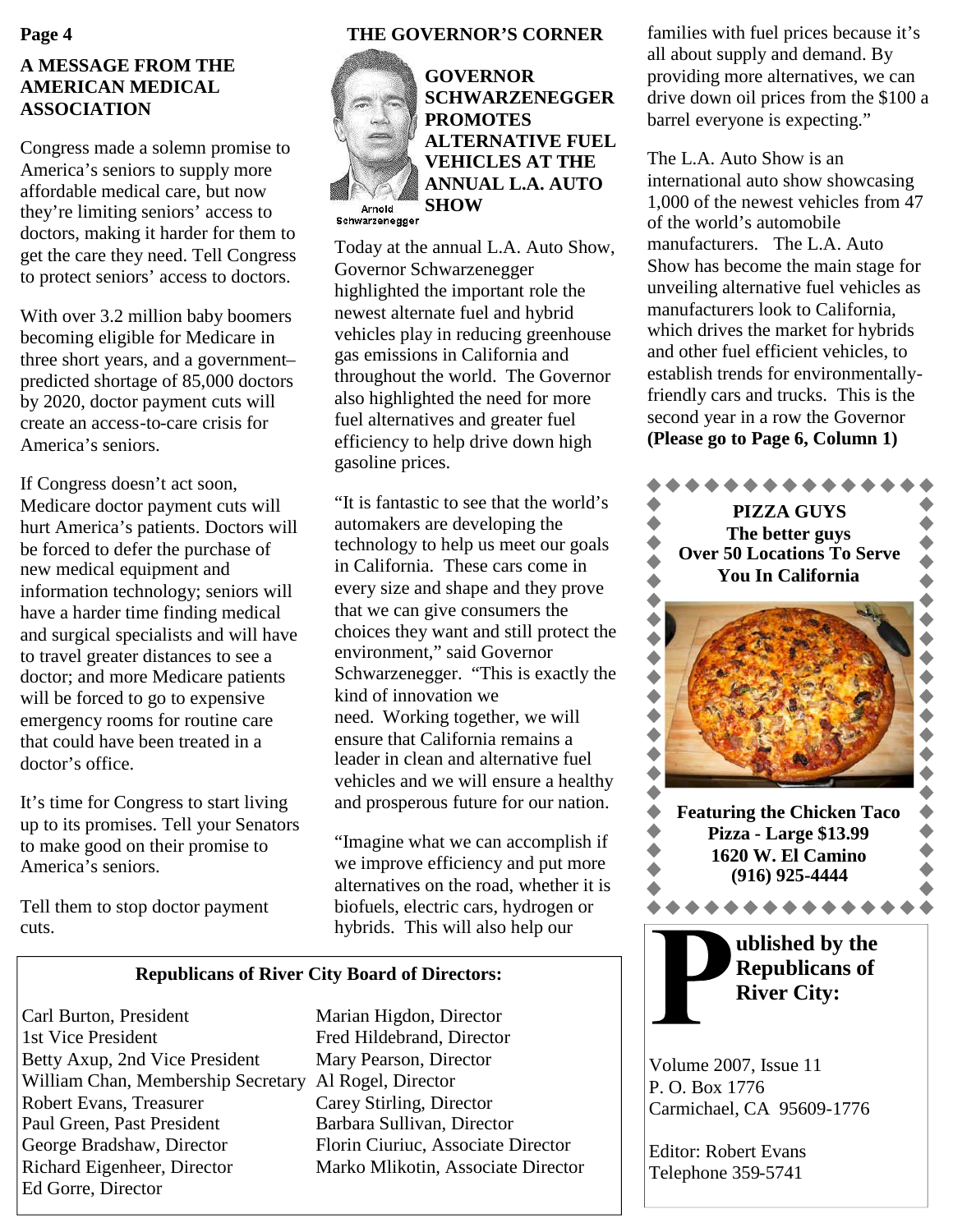

**Carl Burton, President**

### **NEW CITIZENS CEREMONIES NOVEMBER 27, 2006**

Across the United States Republicans are reaching out to new citizens by trying to make memorable their becoming new citizens and aiding them in their transition to the American way of life.

As Republican volunteers, we are reminded of the sacred responsibilities and privileges we enjoy as Americans as we welcome each new citizen.

On November 27, we have the opportunity to once again gather in front of the Crest Theater at 1013 (on the K Street Mall) in downtown Sacramento and welcome new citizens to our American values of life, liberty and freedom and to encourage them to register to vote as Republicans.

Each year, Republicans helped welcome more than 450,000 immigrants as U.S. citizens during naturalization ceremonies across the country, according to government officials. Included in those numbers are more than 10,000 service members who have been naturalized through an expedited process since the beginning of the war on terrorism.

Thousands of immigrant troops have made extraordinary sacrifices for America, and there is no more fitting

way for a grateful nation to demonstrate its appreciation than making them citizens during the month of November (Veterans Day, Nov. 11).

# **The Oath of Citizenship**

I hereby declare, on oath, that I absolutely and entirely renounce and abjure all allegiance and fidelity to any foreign prince, potentate, state, or sovereignty of whom or which I have heretofore been a subject or citizen; that I will support and defend the Constitution and laws of the United States of America against all enemies, foreign and domestic; that I will bear true faith and allegiance to the same; that I will bear arms on behalf of the United States when required by law; that I will perform noncombatant service in the Armed Forces of the United States when required by the law; that I will perform work of national importance under civilian direction when required by the law; and that I take this obligation freely without any mental reservation or purpose of evasion; so help me God. In acknowledgement whereof I have hereunto affixed my signature.

On a personal note I have documents from one of my Great Grandfathers where he renounced his allegiance to the Emperor of Germany.

---------------------

As a member of Republicans of River City I'm asking you if you will join with other Republicans from Sacramento and surrounding counties to help in registering New Citizens as Republicans, Even before 8:00 am when the doors open at the Crest there is a long line out in front of the theatre. We need at least five volunteers to assist at the swearing in. The ceremonies begin at 8:00 a.m. and will last until 4:00 p.m. Please sign up.

If you want to join me in welcoming our newest citizens on November 27, 2007, please call me at 916-485-5741 or email him at carl@ccrgop.org

I know you enjoy the experience of welcome new citizens.

# **Carl Burton, President Republicans of River City**

PS. The Sacramento Office of the Department of Immigration serves the following counties: Alpine, Amador, Butte, Calaveras, Colusa, El Dorado, Glenn, Lassen, Modoc, Nevada, Placer, Plumas, Sacramento, San Joaquin, Shasta, Sierra, Sutter, Siskiyou, Solano, Tehama, Tuolumne, Yolo, and Yuba.



# **ON THIS DAY IN NOVEMBER**

November 17, 2003 - Arnold Schwarzenegger is sworn is as Governor of California.

November 18, 1872 - Susan B. Anthony, arrested for voting, after boasting to Elizabeth Cady Stanton that she voted for "the Republican ticket, straight."

November 19, 1863 - President Lincoln delivers the Gettysburg Address.

November 22, 1865 - Republicans denounce Democratic legislature of Mississippi for enacting "black codes," which institutionalized racial discrimination.